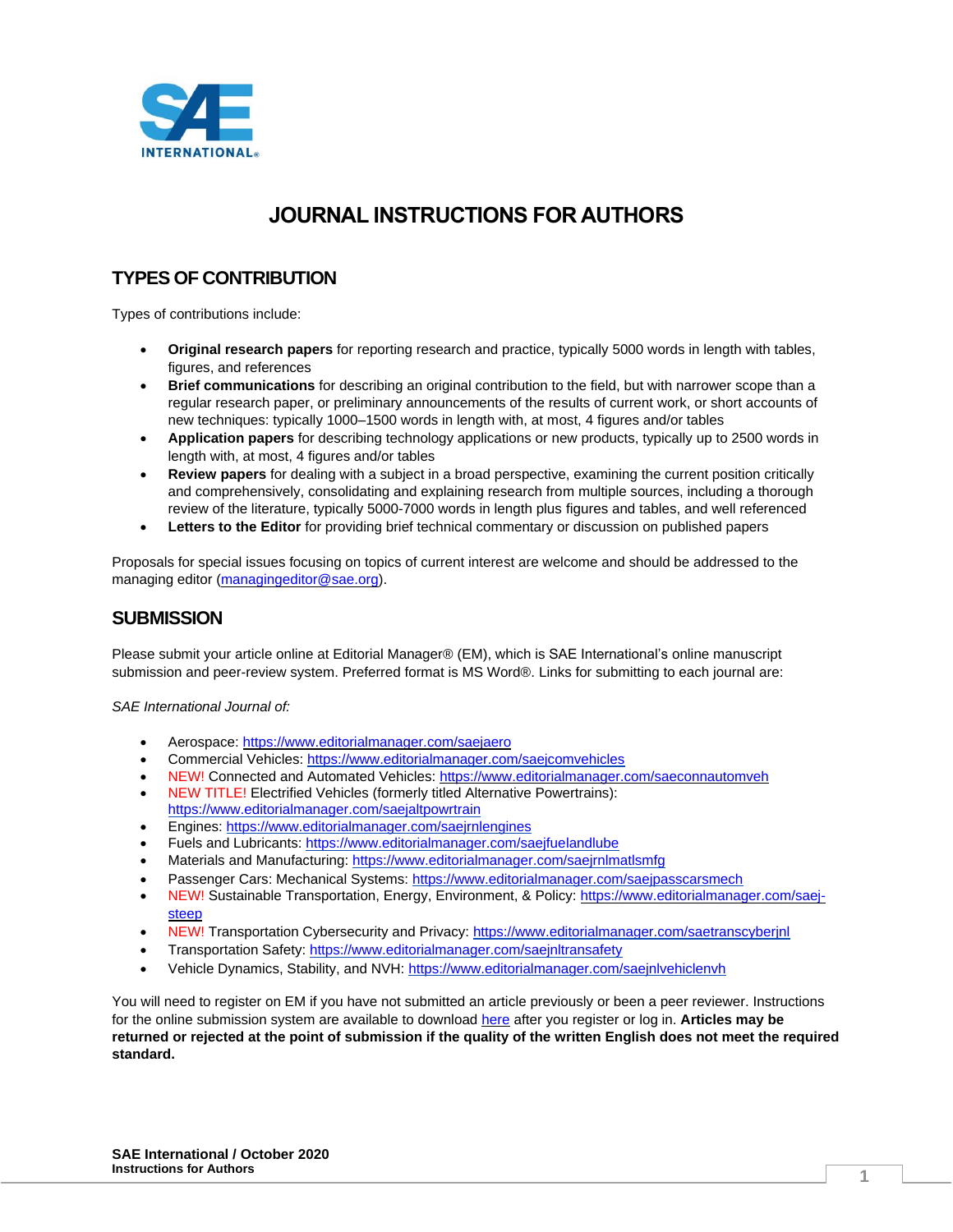### *Invited Contributions for Special Issues*

From time to time, the journal may publish special issues on a particular topic, decided by the editor and by guest editors. You will be asked during the submission process to indicate whether your paper is for a special issue. Please answer in the affirmative only if you wish to contribute to a special issue.

### *Policy*

#### **Conditions of Submission**

Submission of an article is on the basis that the work is original and has not been published previously in the same or a similar form and is not under consideration for publication elsewhere. All authors must be aware of, and have consented to, the submission. Due regard must be paid to ethical considerations, and the submission must conform to the journal's policy on plagiarism and publication ethics (see Publication Ethics in following section).

Authors are required to warrant on submission that these requirements have been fulfilled and that the article contains no libelous or unlawful statements. Authors must approve a copyright release and assignment form when uploading the manuscript (see [Copyright section](#page-2-0) below).

SAE does accept manuscripts that have been previously posted on a preprint server, as long as the manuscript has not been published elsewhere and is not currently under consideration or review elsewhere.

# **PUBLICATION ETHICS**

Plagiarism is the copying or use of another author's work without proper acknowledgement or attribution. It is unethical and unacceptable in the context of scientific publication, infringes authors' moral rights, and may also be illegal where copyright is infringed.

Authors must ensure that all prior work on which they draw is explicitly acknowledged and that the sources are included in the list of references. This requirement relates to the methods, results, and conclusions on which the present work is built and to the text of the article in which it has been presented. If passages of text are copied word for word, the source must be given and the text must be placed within quotation marks. If the original text is paraphrased or reproduced with minor alterations, this must be made clear and the source given. It is unacceptable to reproduce extensive passages of text and/or figures and tables without permission from the author(s) and the copyright holder.

A related unacceptable practice is "redundant publication," which is the multiple publication or submission by an author of the same research or the reuse of substantial portions of articles (including figures and tables) without acknowledgement of prior publication. This includes publication of an article in different languages.

Redundant publication of the same material and plagiarism of others' work without acknowledgement are serious ethical offenses that may leave the author open to sanction.

It is the responsibility of lead authors and the institutions in which they work to ensure that articles appearing under their names conform to these guidelines. It is a condition of submission to the journal that all authors of any article found, following due process, to breach good practice accept responsibility for this breach, which will be subject to sanction at the publisher's and editor's absolute discretion. These sanctions may include, *inter alia*, the retraction of a published article, publication of a note of correction or apology, banning of future submissions by any author for a specified period, and/or notification of the head of the authors' department or organization.

SAE International journals are members of and support the ethical principles set out by the Committee on Publication Ethics (COPE) available on its website at [www.publicationethics.org.](http://www.publicationethics.org/)

For more information on publication ethics, se[e Publication Ethics](https://www.sae.org/binaries/content/assets/cm/content/publications/journals/resources/publishingethics.pdf) document.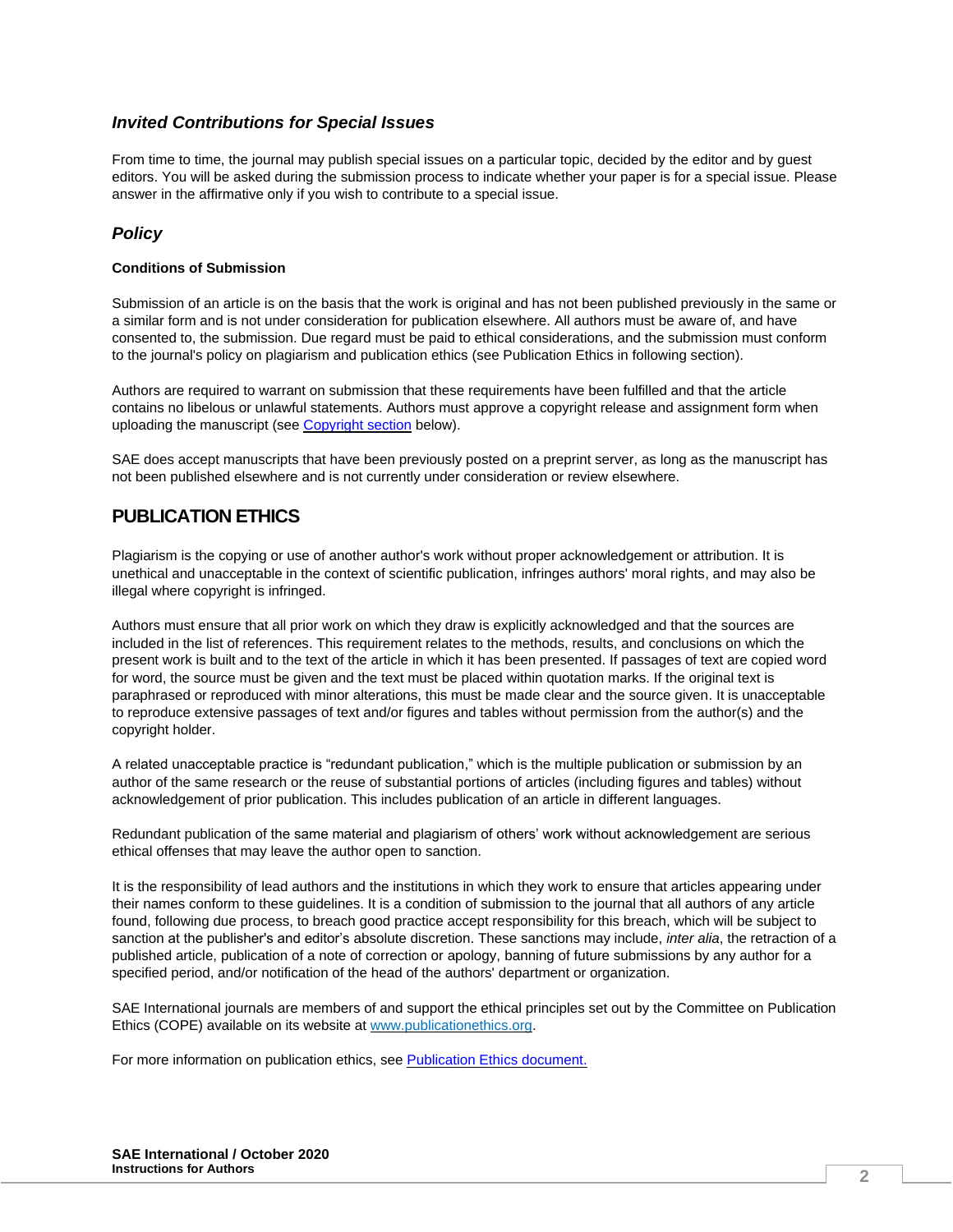# **RETRACTION POLICY**

SAE International supports the view that publishing ethics are of utmost importance and will strive to maintain the integrity of the scholarly record.

Occasionally, there are exceptional circumstances that result in a retraction of a published article: violations of ethical conduct, which include, but are not limited to, plagiarism, multiple submissions of the same article, fraudulent use of data, and invalid claims of authorship. Retractions may be requested by authors or the editor of a journal, and such requests for retraction are investigated thoroughly, following COPE's (Committee on Publication Ethics) guidelines.

Should the investigation lead to a retraction of the article, a retraction notice is published in the next available issue. In the online version of the retracted article, the retraction notice will be attached to the original version, and the original article will be retained in PDF with a watermark on each page reading "Retracted." The HTML version of the document is removed, but the metadata (title and authors) remain with "Retracted" in front of the full title.

# <span id="page-2-0"></span>**COPYRIGHT**

It is a condition of publication (in most instances) that, on acceptance of the article by the journal Editor, copyright of the entire manuscript must be assigned to SAE International. If the author is not able to make the assignment, the author's employer may sign the copyright agreement or grant a non-exclusive license to publish the article in the journal. If you are not able to assign copyright by either of the above methods, please contact the journal office for additional options [\(managingeditor@sae.org\)](mailto:managingeditor@sae.org). For more information on copyright and terms and conditions of use, including depositing in institutional or subject repositories, see the Open Access section next.

# **OPEN ACCESS**

### *Gold (Immediate) Open Access*

SAE International offers authors a choice for Open Access in publishing their research. Authors who require their articles to be available as Open Access online may indicate that intent upon submission of the manuscript and pay the Article Publication Charge (APC) once they receive email notification that their article has gone into production and an invoice is received (contact: [managingeditor@sae.org\)](mailto:managingeditor@sae.org). The APC is **USD\$750** per article. See more [here.](https://www.sae.org/binaries/content/assets/cm/content/publications/journals/resources/openaccesspolicy.pdf)

# *Green (Delayed) Open Access*

Authors may choose a delayed Open Access (green) option by self-archiving their accepted manuscript (but not the final typeset version) in the institutional repository of their higher education employer and/or in subject-based repositories (but not posted to networking sites of a personal, institutional, or social nature), subject to a 6-month embargo period and proper credit to SAE International.

# **PERMISSIONS**

Authors who wish to reproduce sections of text, data, or figures from previously published sources or where copyright is owned by a third party must obtain written permission from the copyright holder and any other interested party prior to submitting the final manuscript and must credit the source(s) in the article. Copies of all permissions must be submitted upon request. See [here](http://volunteers.sae.org/authors/copyrightpermission.pdf) for a sample permissions form to use. It is critical that authors submit copies of all permissions prior to final acceptance of manuscript.

Authors are permitted to reuse content, figures, and tables from their SAE-published journal articles or technical papers, as long as the original source is cited and credited. Word for word reuse should be enclosed in quotation marks, and reused figures and tables should carry a notice along the lines of: Reprinted with permission from Ref. [X]. © SAE International. Content not covered in this blanket permission includes content that was used or reprinted from a source other than SAE International.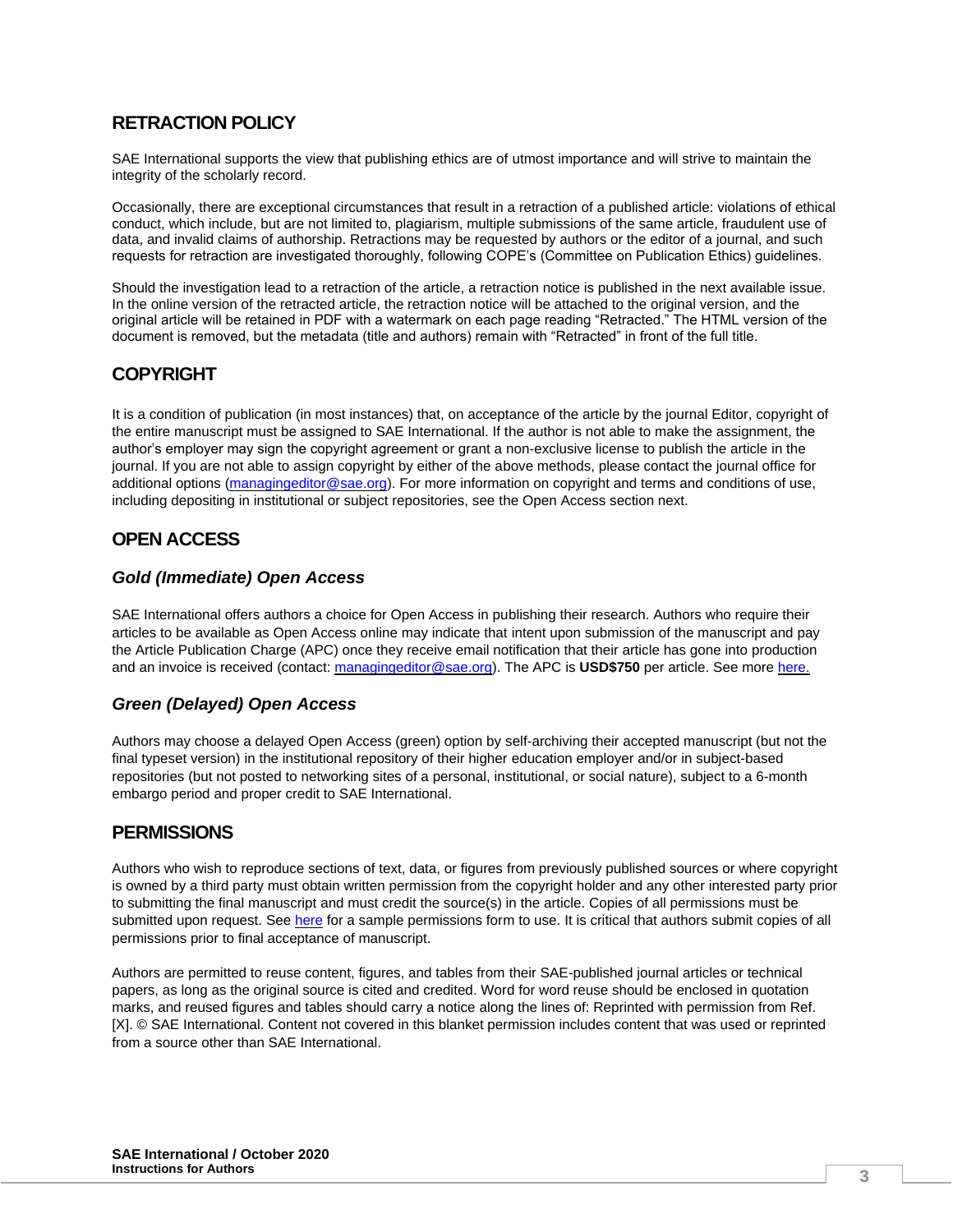### *Author Images*

If authors wish to retain copyright of their own images in their article(s), this can be accommodated. Authors wishing to retain the copyright of an image should indicate this by adding into the figure caption wording such as "© [Author name]" or "Copyright [Author name]". This will ensure that anyone who may subsequently want to reference the work or reuse the image will know who owns the copyright and therefore whom to contact for further permission.

# *Using Images from Google®*

Authors may use Google Maps®/Google Earth® images in articles (where necessary) subject to the guidelines published by Google® on its website [\(www.google.com/permissions/geoguidelines.html\)](http://www.google.com/permissions/geoguidelines.html). Full acknowledgement must be given in the caption.

### *Using Images and Other Content from the Internet*

Copyright laws apply to the internet sometimes more rigorously than for other media. Authors must check the terms and conditions of the website and/or the copyright disclaimer; if these items are not visible, authors must not assume that re-using content is acceptable.

# **CHANGES TO AUTHORSHIP**

This policy concerns the addition, deletion, or rearrangement of author names in the authorship of accepted articles:

- *Before the accepted article is published in an issue:* Requests to add or remove an author, to rearrange the list of authors, or to change the corresponding author must be sent by the corresponding author to the managing editor [\(managingeditor@sae.org\)](mailto:managingeditor@sae.org). The request must contain (1) the reason why the author should be added or removed, the list of authors rearranged, or the corresponding author changed and (2) signed confirmation (by email, fax, or letter) from all authors, including the author being added or removed, confirming that they agree with the change.
- *After the accepted article is published in an issue:* Changes to authorship after the accepted article is published in an issue will generally not be made. The corresponding author should, in the first instance, contact the managing editor [\(managingeditor@sae.org\)](mailto:managingeditor@sae.org) with the information described above. Requests will be discussed with the journal Editor and staff regarding whether or not an erratum should be issued.

Please see ou[r Authorship guidelines.](https://www.sae.org/publications/journals/resources/authorship) For any change(s) to be made to authorship, all authors must approve the change(s) in writing or via email.

# **LANGUAGE**

SAE International recommends that all authors who are not native English speakers ask a native English speaker, English-department personnel, or a professional language-editing service to review their manuscript before submission. This is not mandatory but will help ensure that journal editors and reviewers fully understand the academic content of the article. Suggested services are as follows (no recommendation should be inferred for any services):

- **[The Charlesworth Group](http://www.charlesworthauthorservices.com/)**
- [American Journal Experts](http://www.journalexperts.com/)
- [Editage](http://www.editage.com/)
- [International Science Editing](http://www.internationalscienceediting.com/)
- [Write Science Right](http://www.writescienceright.com/)
- **[Global English Editing](https://geediting.com/)**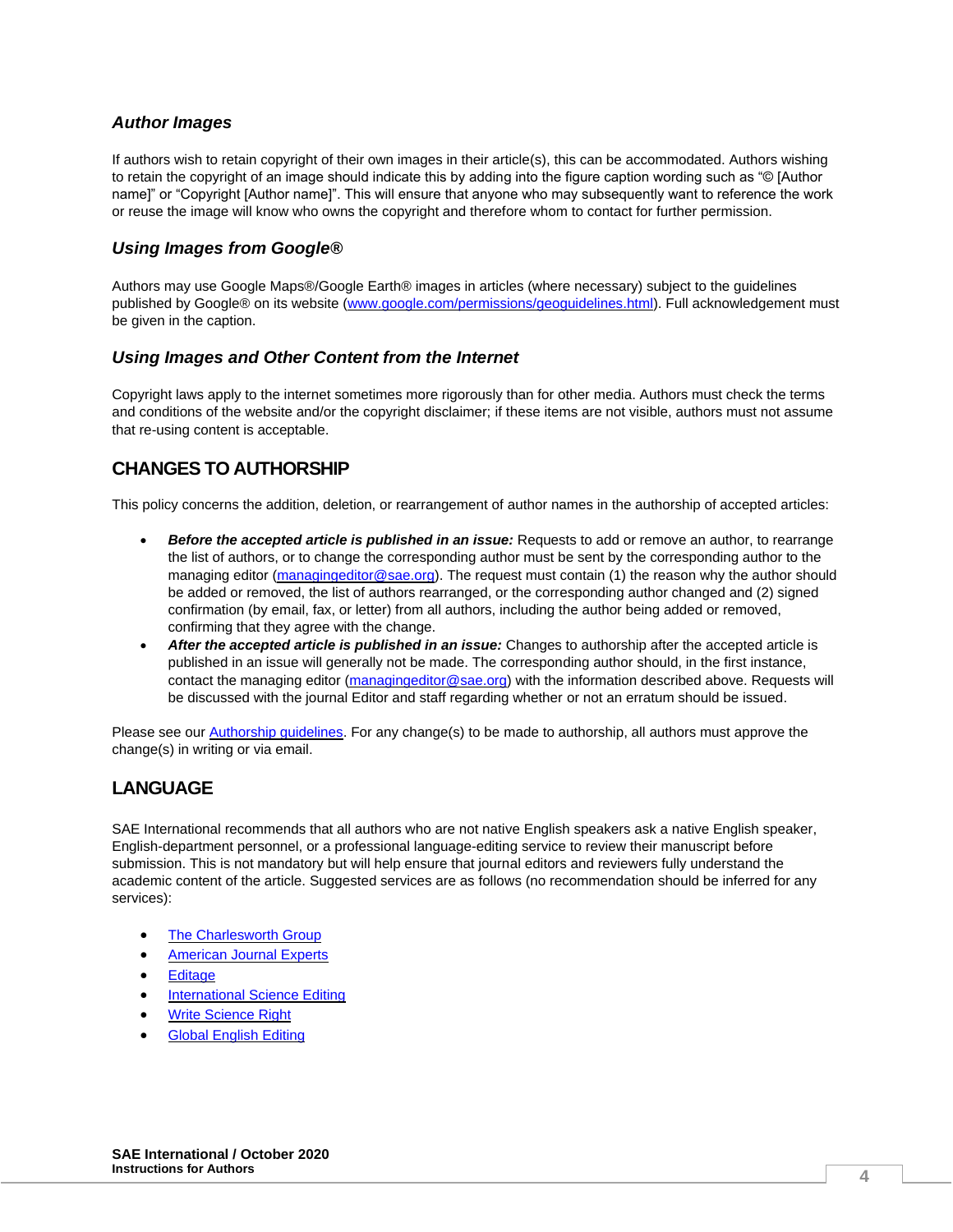# **PREPARATION OF MANUSCRIPT**

Authors should refer to detailed information on style conventions and figure preparation when preparing their manuscript. *The Chicago Manual of Style*, 17<sup>th</sup> Edition, should be followed for any style points not covered here.

## *File Formats*

Prepare the manuscript as a Microsoft Word® file. Figures and tables and their captions do not need to be embedded within the manuscript. Do not include the author name(s) in the file-naming convention.

## *Text Formatting*

**We do not require a template to be used, but we prefer that MS Word® be used.** Use hard returns only at the end of paragraphs, switch auto-hyphenation off, and do not justify text. Do format italic or bold type and sub- and superscripts where necessary. Be consistent in spacing, punctuation, and spelling, using U.S. spelling conventions.

You are strongly advised to use the "spell-check" and "grammar-check" functions of your word processor. Ensure that Greek symbols are used where appropriate and that similar characters [e.g. l ("el") and 1 ("one") or O ("oh") and 0 ("zero")] are distinguished and correctly keyed.

### *Section Headings*

Divide your manuscript into clearly defined sections and be consistent in style for the various subhead levels.

### *Article Structure*

Follow the format outlined below when preparing articles: title, abstract; keywords; main text; acknowledgements; list of symbols, if applicable; references; appendix; conflict of interest disclosure (if applicable); figure and table captions; figures and tables; and any supplementary data. Author names, affiliations, and corresponding author will be collected in the submission process and should not be included in the manuscript, either in the opening page or as contact information as a separate heading.

- **Title**: Be concise, accurate, and informative. Titles are often used by search engines and information retrieval systems. They should contain words that readers might be searching for. Avoid abbreviations and formulae where possible.
- **Author names and affiliations**: Will be collected at the submission stage and are not to be included in the submitted manuscript because all SAE International journals follow a double-blind peer-review process.
- **Corresponding author**: Will be collected at the submission stage and not to be included in the submitted manuscript.
- **Abstract**: This is a concise statement (maximum 300 words) of the aims of the research, the work carried out, and the conclusions. The abstract must be self-contained. Do not include general or background information, which should appear in the introduction, abbreviations, or references. Do not include references, figures, or tables. Use keywords from the title and for the subject area to improve online searchability and discoverability.
- **Keywords**: Include up to 10 keywords for the article. Keywords should describe the content of the article and include key phrases for the subject area. Avoid general terms.
- **Introduction**: This should be a summary of current knowledge, including a literature survey of previous work in the field, and a statement of the aims and motivation of the present work.
- **Body:** The body of the paper should include a detailed and structured description of the work performed, including (as appropriate) methodology, assumptions, hardware, observations, analysis, and a comparison of results with prior work. The information presented must be self-contained (in the sense that the reader is not assumed to have read prior papers) and provide an appropriate level of detail for the intended audience. Define all terms at first usage and apply them consistently. The body section is not entitled *Body*. Rather it comprises multiple sections and subsections titled using topical headings in a four-level structure. No specific heading titles are mandated, but common examples include Methods, Results, and Discussion.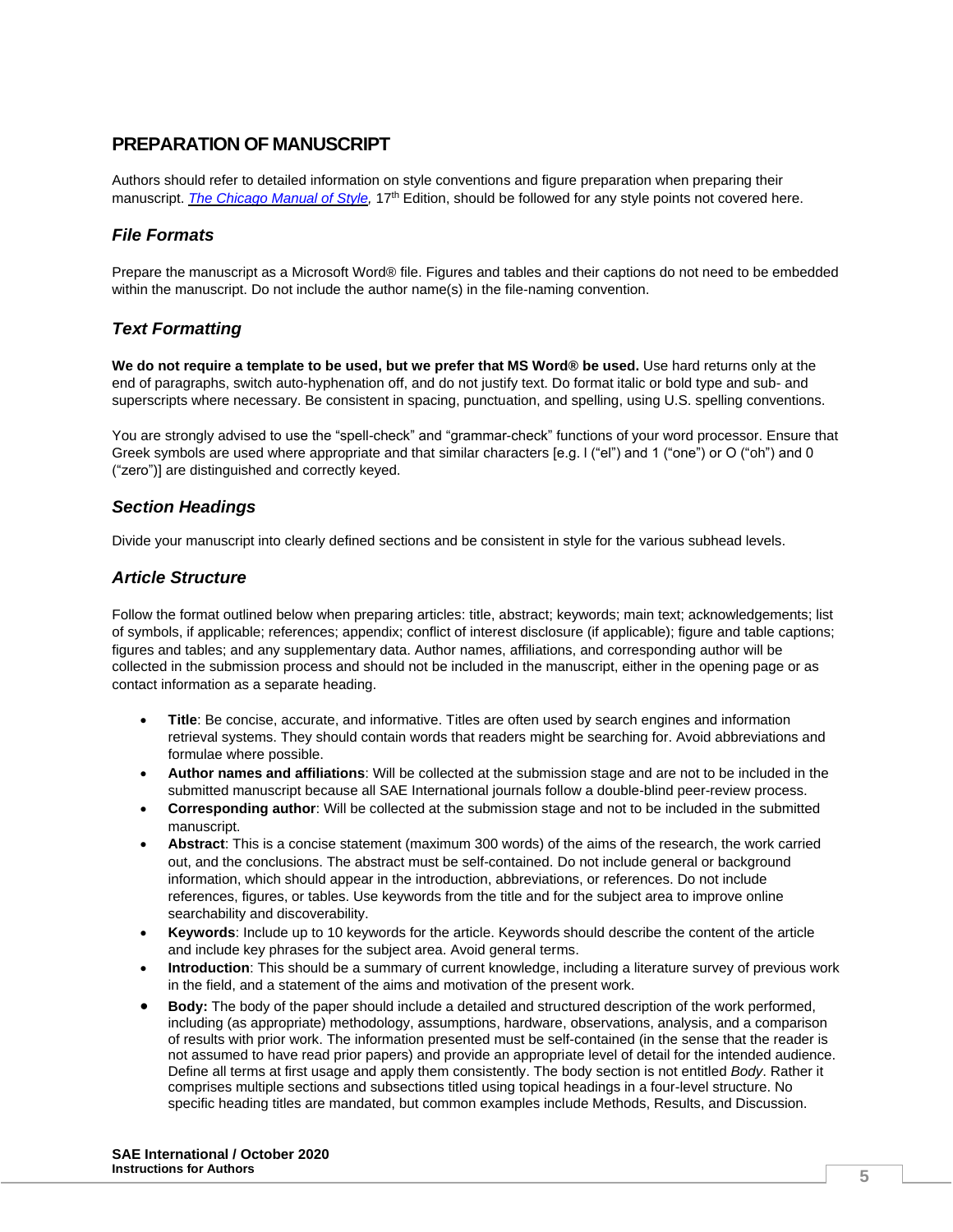- **Summary/Conclusions**: Give a concise summary of the important findings. The conclusions must not contain information that does not appear elsewhere in the paper.
- **References**: Provide a complete list of the literature cited in the paper tailored to the journal's readership. **Numbered references should always be used, numbered consecutively throughout the article and placed in brackets and not superscripts.**
- **Acknowledgements**: Provide details of individuals and institutions who have contributed to the work and information required by funding bodies, etc. The acknowledgements may also include copyright information that is too extensive to include elsewhere and other information (such as the fact that the paper is based on a lecture or conference presentation).
- **Definitions/Abbreviations**: If it will assist the reader, include a list of terms and abbreviations with definitions.
- **Appendices**: Use these to provide additional information, tables, or mathematical derivations. References in appendices should be combined with those in the main text into a single list. Tables and figures within an Appendix are to be numbered A1, A2, A3, ...
- **Disclaimer:** Include any necessary disclaimers or declare conflict(s) of interest.
- **Figure and Table Captions**: Ensure that each figure and table has a caption. Captions should be included with the figure or table and need not be embedded within the manuscript. A caption should comprise a brief title (not on the figure itself) and a description. Keep text in the figure to a minimum but explain all symbols and abbreviations used.
- **Figures**: High-resolution files (see [File Formats and Resolution](#page-5-0) section below) of each figure will be required to be included with the manuscript. If a figure is reproduced or adapted from another work, this must be made clear in the caption with a reference cited, together with any other acknowledgements requested by the copyright holder, and copies of permissions will be collected by SAE staff; se[e Permissions](#page-6-0) section for further information.
- **Tables**: Number tables consecutively in accordance with their appearance in the text. Tables will be placed in the text close to first mention.

## *Figure Preparation*

Number figures consecutively in a single sequence. All figures must be referred to in order in the text. Where possible, results should be discussed in the text and not in the caption, although extended captions may be used to describe micrographs or complex figures.

Figure captions should be a brief title (not on the figure itself) and a description.

#### <span id="page-5-0"></span>**File Formats and Resolution**

Authors must use high-resolution, digital files for each figure in the manuscript. Acceptable file formats are TIFF, JPEG, and GIF.

Authors should note the following requirements:

- Images should be saved at a resolution of at least 300 dpi for TIFF and JPEG formats and 96 dpi for GIF at final size (dpi = dots or pixels per inch). Do not save at the default resolution  $(72 \text{ dpi})$ .
- Crop unwanted white space from around the figure before sizing.
- Black and white halftones (photographs) should be supplied as greyscale images.
- Line drawings or diagrams should be scanned as line art or produced to the appropriate resolution using a software drawing package. Ensure lines are a minimum of 0.3 pt in width.
- Diagrams with shaded or toned areas or line/tone figures should be submitted as greyscale images.
- Color figures for printing should be provided in CMYK format.

Manipulation of images to enhance, obscure, or remove individual features is not permitted. Adjustment of brightness, contrast, or color balance may be applied to the entire image, provided the result does not mislead the viewer. Significant digital manipulation of images must be acknowledged in the figure caption.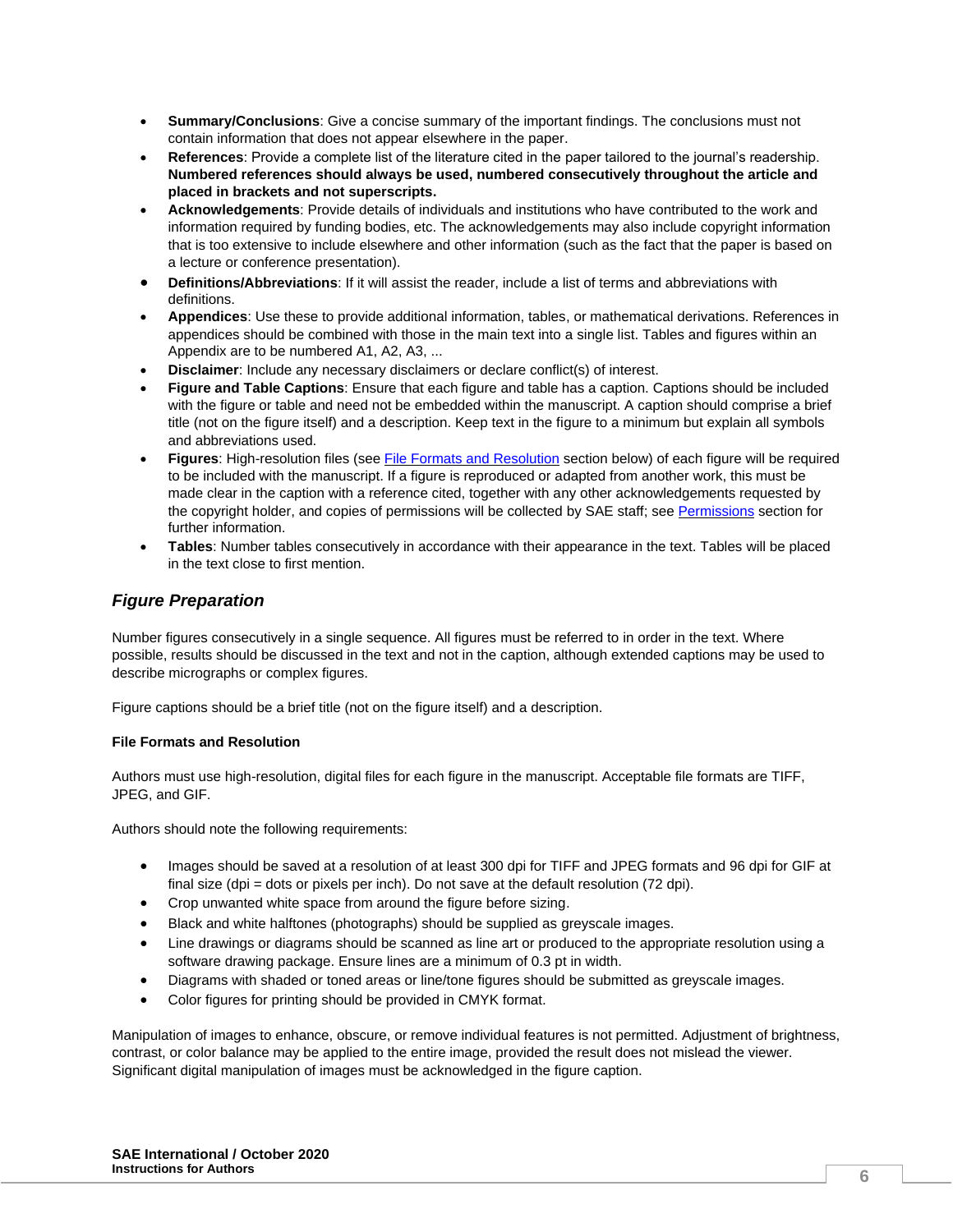#### **Figure Size and Legibility**

In general, figures should be sized to single-column width or full-page width. Ensure the labelling on figures will be legible. Lettering should be approximately 8 pt in size at final width.

Ensure that curves on multiple plots are clear size, in particular, that any symbols used on graphs can be distinguished. Labelling of individual curves may be preferable to keys in these circumstances.

### *Tables*

Tables have a title, rather than a caption, positioned above the table and should be placed within the text close to the first mention. Tables should not be supplied as image files. The title is prefaced by a table number (e.g., Table 1) and is followed by a caption.

| <b>Column Heading</b> | <b>Column Heading</b>   |
|-----------------------|-------------------------|
| Displaced volume      | 1966 cc                 |
| <b>Stroke</b>         | 154 mm                  |
| Bore                  | 127.5 mm                |
| Connecting rod        | 255 mm                  |
| Compression ratio     | 14.3:1                  |
| Number of valves      | 4                       |
| Exhaust valve open    | 34° BBDC @ 0.15 mm lift |
| Exhaust valve closed  | 6° BTDC @ 0.15 mm lift  |
| Inlet valve open      | 2° BTDC @ 0.15 mm lift  |

**Table 1. This is an example of a table and title.** 

## <span id="page-6-0"></span>*Permissions*

Written permission must be obtained by the authors to reproduce any illustrations or tables for which the authors do not own the copyright. If a figure or table is based on material or data from another source, that source must be acknowledged, cited, and credited within the figure caption, table title, or table footnote. Se[e here](http://volunteers.sae.org/authors/copyrightpermission.pdf) for a sample permissions form to use. Copies of permissions obtained by the author(s) will be required before final acceptance of a manuscript.

### *Spelling*

Spelling follows U.S. English, for example, "z" rather than "s" where there is an option (e.g., standardize, analyze, color, etc.). Original spelling is retained in company names, patented processes, book titles, etc.

#### *Quotation Marks*

Use double quotation marks in the first instance and single quotation marks for quotes within quotes. Periods and commas should be placed inside quotation marks, and semi-colons and colons are placed outside quotation marks. Direct quotations from other sources must retain the original text, spelling, and punctuation.

#### *Abbreviations*

Abbreviations, contractions, and acronyms may be helpful but can break the flow if the reader is not familiar with them. Restrict their use where possible. **Do not use abbreviations (other than chemical symbols) in the title, abstract, or conclusions.** Always define an abbreviation on first use.

### *Variables, Functions, and Symbols*

Variables appear in italic type: "pressure *P* and temperature *T*." Mathematical functions [exp, log, f(*x*), sin] appear in roman type. Do not use the same symbols for more than one variable: use upper- and lowercase or script characters as alternatives. Include a list of symbols before the start of the main text if this will be helpful to the reader.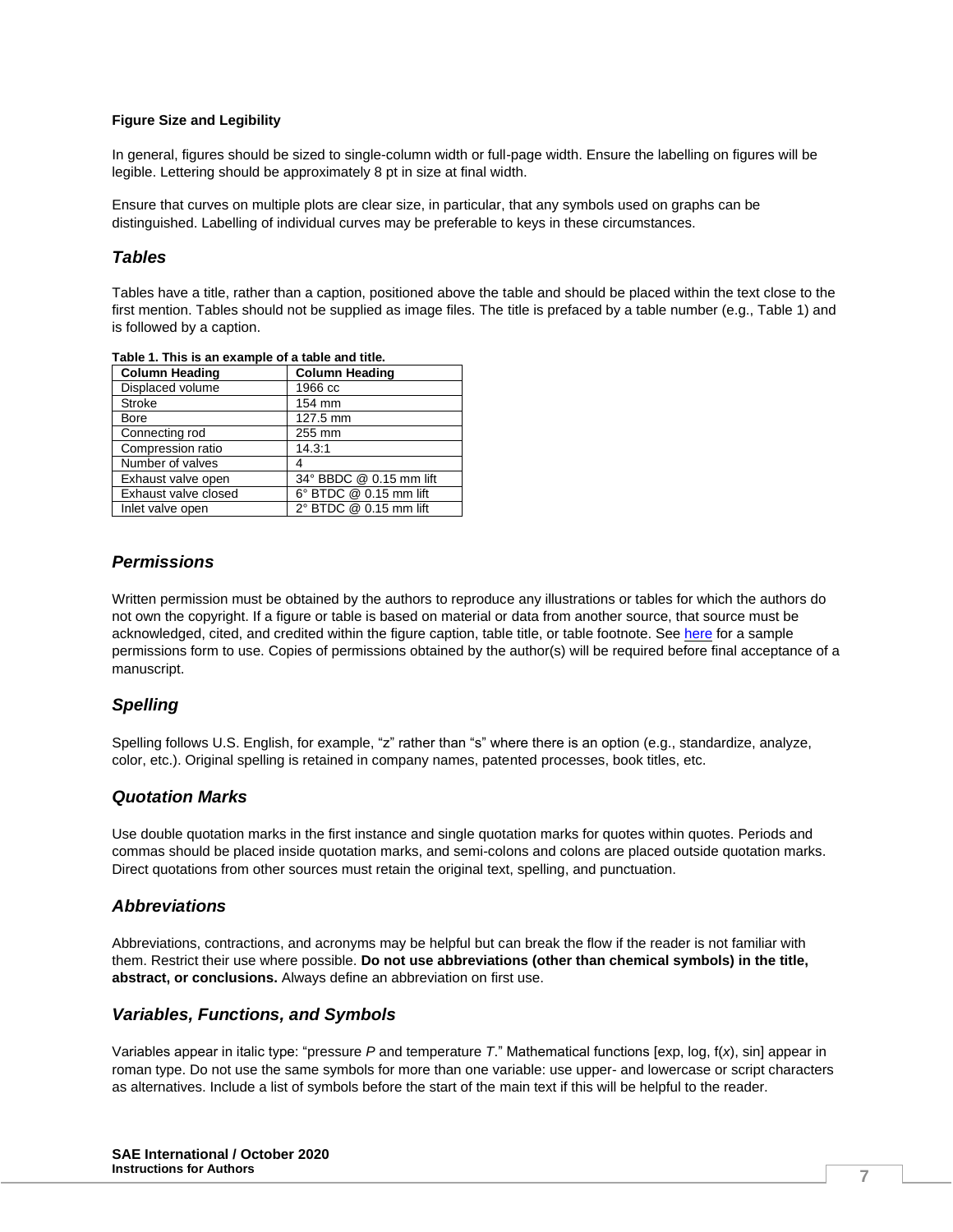## *Trade Names/Registered Trademarks*

Use initial capitals for trade names (e.g., Inconel, Carbolite, Kevlar, not INCONEL, CARBOLITE, KEVLAR). The registered trade name®/trademark™ symbols are used only on first mention.

### *References*

References must be complete and checked at source. In the body of the article, references are numerically identified using square brackets inserted in the text, such as [1, 2] or [1,2,3]. They are numbered sequentially in the order of first appearance. A complete numerical list of references should be given at the end of the paper. If available, the Digital Object Identifier (DOI) should be included. Full names should be included, rather than initials, if provided in the citation. If a title is not in English, please provide the translated title in English within parentheses. Examples of reference types and how to cite them are as follows:

| <b>Reference formatting samples</b>                |                                                                                                                                                                                                                                                                                                                       |
|----------------------------------------------------|-----------------------------------------------------------------------------------------------------------------------------------------------------------------------------------------------------------------------------------------------------------------------------------------------------------------------|
| <b>Reference type</b>                              | <b>Sample</b>                                                                                                                                                                                                                                                                                                         |
| <b>SAE Technical</b><br>Paper                      | Otsuki, S., Oie, T., and Ishida, K., "Hydrocarbons Speciation of Automotive Emissions Using<br>High Speed Gas Chromatography," SAE Technical Paper 950513, 1995,<br>doi:10.4271/950513.                                                                                                                               |
| Conference paper<br>with no paper<br>number or DOI | Saha, P., Pan, J., and Veen, J., "Thoughts Behind Developing a Small Reverberation Room-<br>Based Sound Absorption Test Method for the Automotive Industry," Paper presented at<br>NOISE-CON 2008, Dearborn, MI, July 28-31, 2008.                                                                                    |
| Journal article with<br><b>DOI</b>                 | Miles, P., Collin, R., Hildingsson, L., Hultqvist, A. et al., "Combined Measurements of Flow<br>Structure, Partially Oxidized Fuel, and Soot in a High-Speed, Direct-Injection Diesel Engine,"<br>Proceedings of the Combustion Institute 31, no. 2 (2007): 2963-2970,<br>doi:10.1016/j.proci.2006.07.231.            |
| Presentation                                       | Alger, T., "SwRI's HEDGE™ Concept - High-Efficiency Dilute Gasoline Engines for<br>Automotive, Medium Duty, and Off-Road Applications," Panel Presentation at SAE<br>International 2009 Powertrains, Fuels, and Lubricants Meeting, November 2009.                                                                    |
| Magazine articles                                  | Veen, J., Pan, J., and Saha, P., "Standardized Test Procedures for Small Reverberation<br>Room," Sound and Vibration, December 2005, 18-20.                                                                                                                                                                           |
| Standards                                          | SAE International Surface Vehicle Recommended Practice, "Laboratory Measurement of the<br>Composite Vibration Damping Properties of Material on a Supporting Steel Bar," SAE<br>Standard J1637, Revised August 2007.                                                                                                  |
| <b>Book</b>                                        | Richards, P., Automotive Fuels Reference Book, 3rd ed. (Warrendale: SAE International,<br>2014), 69-73, doi:10.4271/R-297.<br>NOTE: If no DOI is available insert ISBN in its place.                                                                                                                                  |
| Personal<br>communication                          | Smith, R., General Motors Corporation, personal communication, February 2007.                                                                                                                                                                                                                                         |
| Patent                                             | Wilkinson, J., Nonlinear resonant circuit devices. US Patent 3,624,124, July 16, 1990.                                                                                                                                                                                                                                |
| Internet reference                                 | SAE International, "UNS on the Web; Metals and Alloys in the Unified Numbering System,"<br>SAE International, accessed August 2009, http://www.sae.org/uns.                                                                                                                                                           |
| Thesis/Dissertation                                | Mathuria, P., "Transfer Path Analysis of Diesel Engine Noise Using Statistical Energy<br>Analysis," PhD thesis, Indian Institute of Technology, 2000.                                                                                                                                                                 |
| Software                                           | The Interactive Tester (Version 4.0), computer software, Psytek Services, Westminster, CA,<br>1993.                                                                                                                                                                                                                   |
| CD-ROM                                             | Acoustics Testing Laboratory of the NASA Glenn Research Center. (Distributor), Auditory<br>Demonstrations II: Challenges in Speech Communication and Music Listening, CD-ROM<br>available from NASA Glenn Research Center Acoustical Testing Laboratory 04 from<br>http://acousticaltest.grc.nasa.gov, December 2003. |
| Video                                              | SAE International, How Does SAE World Congress Enable Industry Networking and<br>Relationship-Building? SAE Video 10943, accessed November 11, 2011.                                                                                                                                                                  |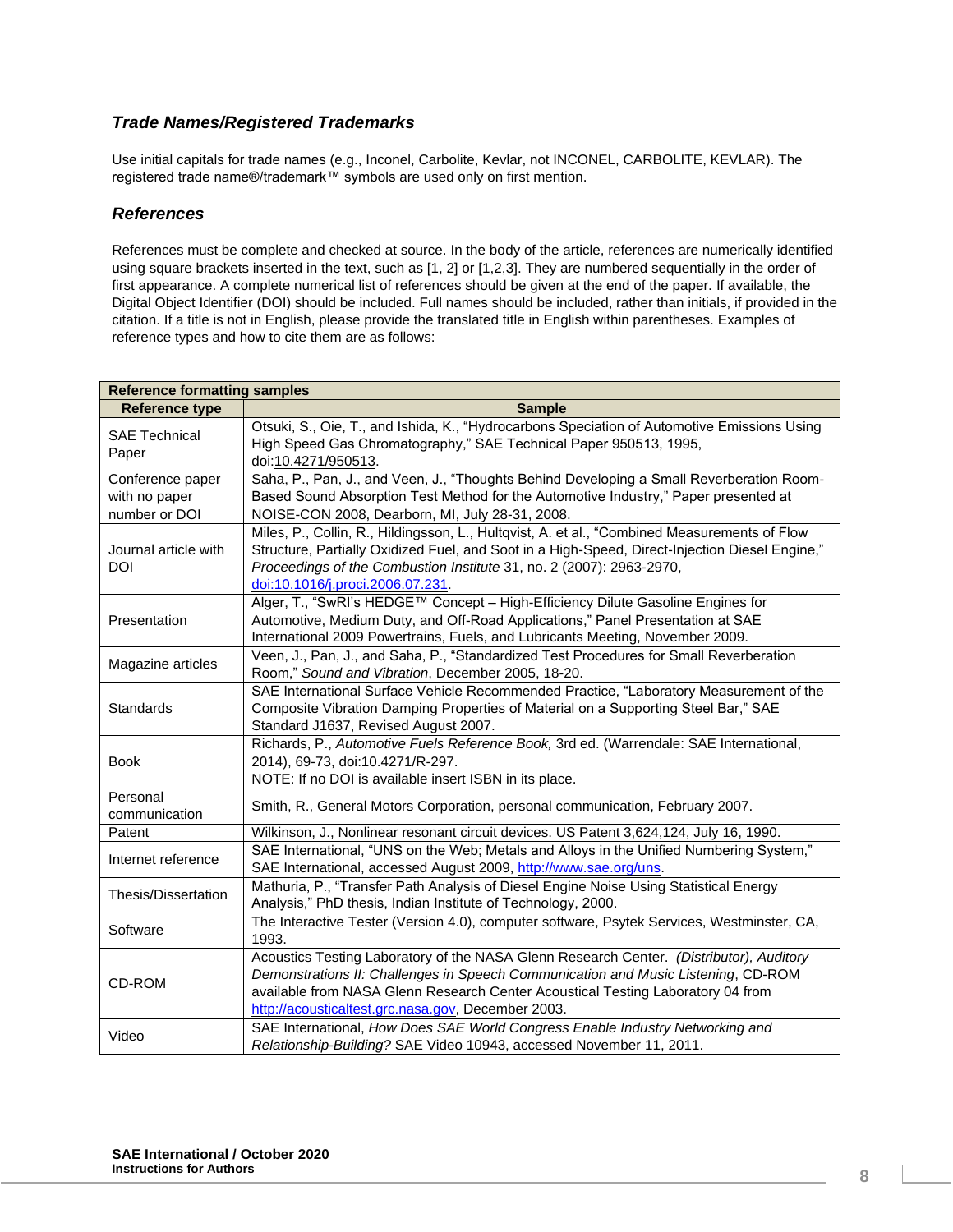# **PREPRINT POLICY**

SAE supports the use of preprint servers and accepts manuscripts that were initially posted on a preprint server, as long as the manuscript has not been published elsewhere in another journal or other publication. If said manuscript is accepted for publication in an SAE journal, we require authors to post a link from the preprint to the accepted, final published version of the article on SAE Mobilus®.

# **FOLLOWING ACCEPTANCE**

### *Author Accepted Manuscript*

Upon acceptance of an article, the accepted manuscript will be posted online in SAE MOBILUS® as a preprint and will be available for free for a short time while the author reviews page proofs. Upon receipt of author-checked page proofs, corrections will be done, and the author accepted manuscript will be removed, and the corrected version placed online with a Digital Object Identifier and placed in the e-First section (prior to assignment to an issue) of the Journal's online home page.

### *Digital Object Identifier*

The Digital Object Identifier (DOI) is a unique identifier assigned to a document by SAE International and registered with CrossRef. The assigned DOI never changes and therefore is the ideal way to cite and link to electronic documents. The DOI may be used to cite an article not yet assigned to an issue with page numbers.

### *Dimensions Badges*

Dimensions badges are icons used to show the citation data for each individual technical paper and journal article. If the icon is not showing, that indicates there are no citations at the moment. At a glance, the icon shows how many citations a paper or article has, and if you hover over it, you can see a breakdown of total citations and recent citations, as well as citation ratios. If you click on the icon, you will be taken to the Dimensions citations page where you can drill down for further information, such as a list of the works citing the publication and a visualization of the research categories and a publication's relative influence in a specific research category. Users (including authors) are able to share the details page using social media.

Readers and authors, in particular, will now have an easy way of determining how many citations their papers and articles have, which is often a way of determining the importance and reach of a publication. The citations are updated in real time, and it is an easy way for authors to showcase their own citation metrics. The Dimensions citation page that a user lands on when the icon is clicked on also gives you a sense of whether the citations are high, low, or average because you can view the comparison to other publications in the same field and offers graphs and other visuals to make it easier to read.

You can find the Dimension badge on both Journal Article and Technical Paper product detail pages that have a citation. The badge is initially "closed" until you hover over it and reveal additional citation details. The badges will be dynamically updated as citations update.

### *Corrections to Published Articles*

Changes will be made following publication only in exceptional circumstances to correct serious errors. Authors should contact the journal office [\(managingeditor@sae.org\)](mailto:managingeditor@sae.org) in the first instance.

### *Eprints*

Authors will receive a screen-resolution PDF file (Eprint) of the published version of their articles through MySAE upon publication within an issue.